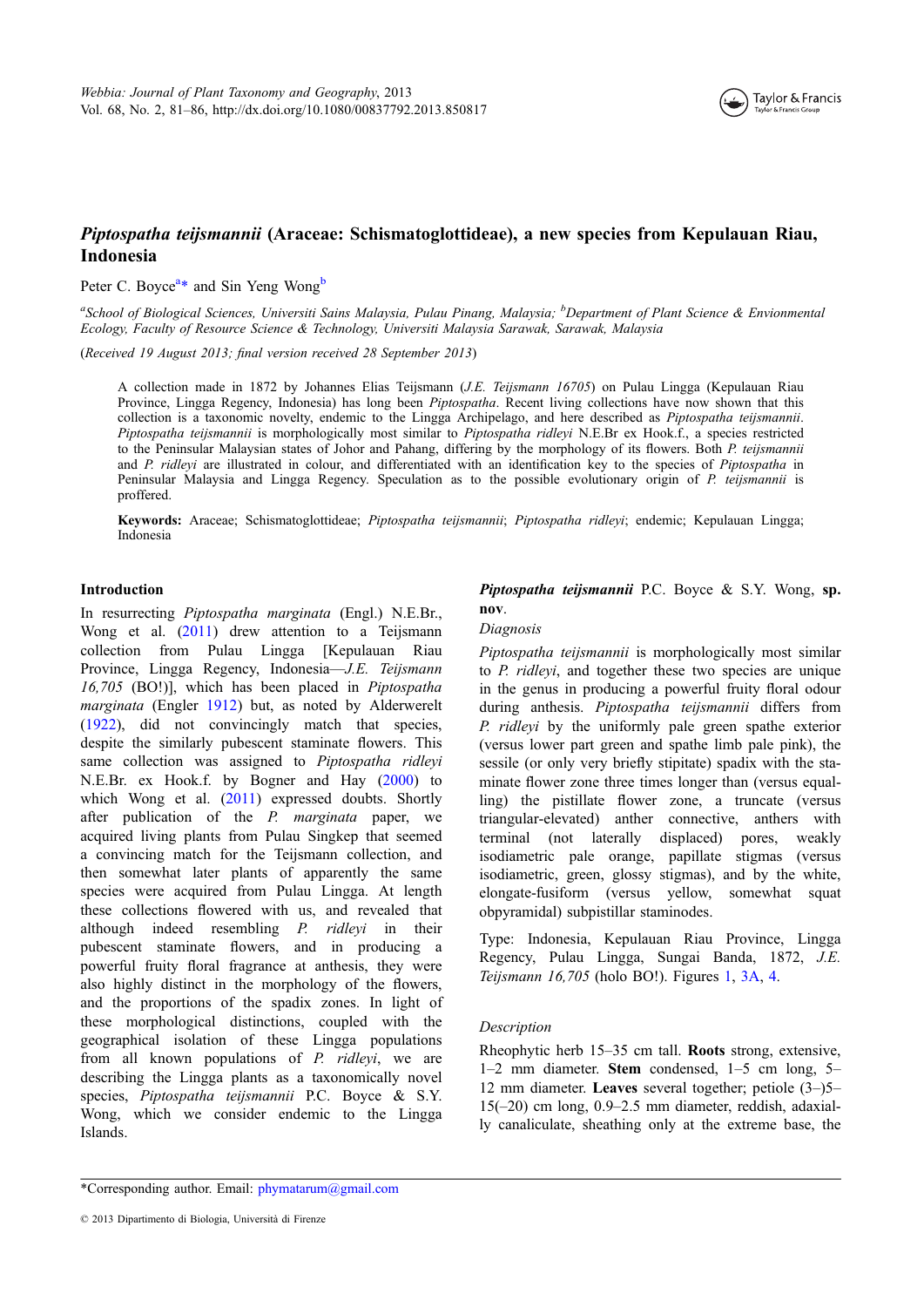<span id="page-1-0"></span>

Figure 1. (A–E) Piptospatha teijsmannii P.C. Boyce & S.Y. Wong. (A) Plants in habitat on Pulau Lingga. (B, C) Inflorescence at pistillate anthesis in lateral and three-quarter view. Note uniform exterior colour, and the pale pink interior. (D) Spadix (nearside spathe artificially removed) at pistillate anthesis. Note the colour and shape of the subpistillar staminode and stigmas. Note, too, the truncate stamens connective. (E) Post anthesis inflorescence with the spathe limb marcescent. All from K. Nakamoto AR-4021. Photo credits: © Peter C. Boyce.

wings extended into a narrow ligular portion 2–7 cm long at first reddish then drying brown; blade narrowly elliptic  $(4-)6-18(-25)$  cm long by  $(1-)2.5-6$  cm wide, thinly coriaceous, base cuneate, apex acute and apiculate for 1–3 mm, adaxially dark green, abaxially paler with all primary and interprimary veins distinctly reddish; midrib abaxially prominent, adaxially slightly impressed, with  $5-7(-12)$  primary lateral veins on each side, these diverging at c.30–60°, running to a distinct submarginal vein; interprimary lateral veins less prominent than the primaries. Inflorescence several produced sequentially,

each separated by a conspicuous prophyll or somewhat reduced foliage leaf, powerfully fruity fragrant at anthesis; peduncle exceeding the petioles at anthesis, terete, 10–25 cm long, reddish brown. Spathe initially narrowly ovoid, expanding during anthesis to broadly ovoid, c.3.5–4.7 cm long, exterior pale green with weak pinkish suffusion, veining, and speckling in the caducous upper part, interior deep pinkish red with several deeper pink ridges running from the mid-point to the terminal opening, spathe apically abruptly beaked for c.9 mm, at anthesis spathe limb inflating and gaping ventrally.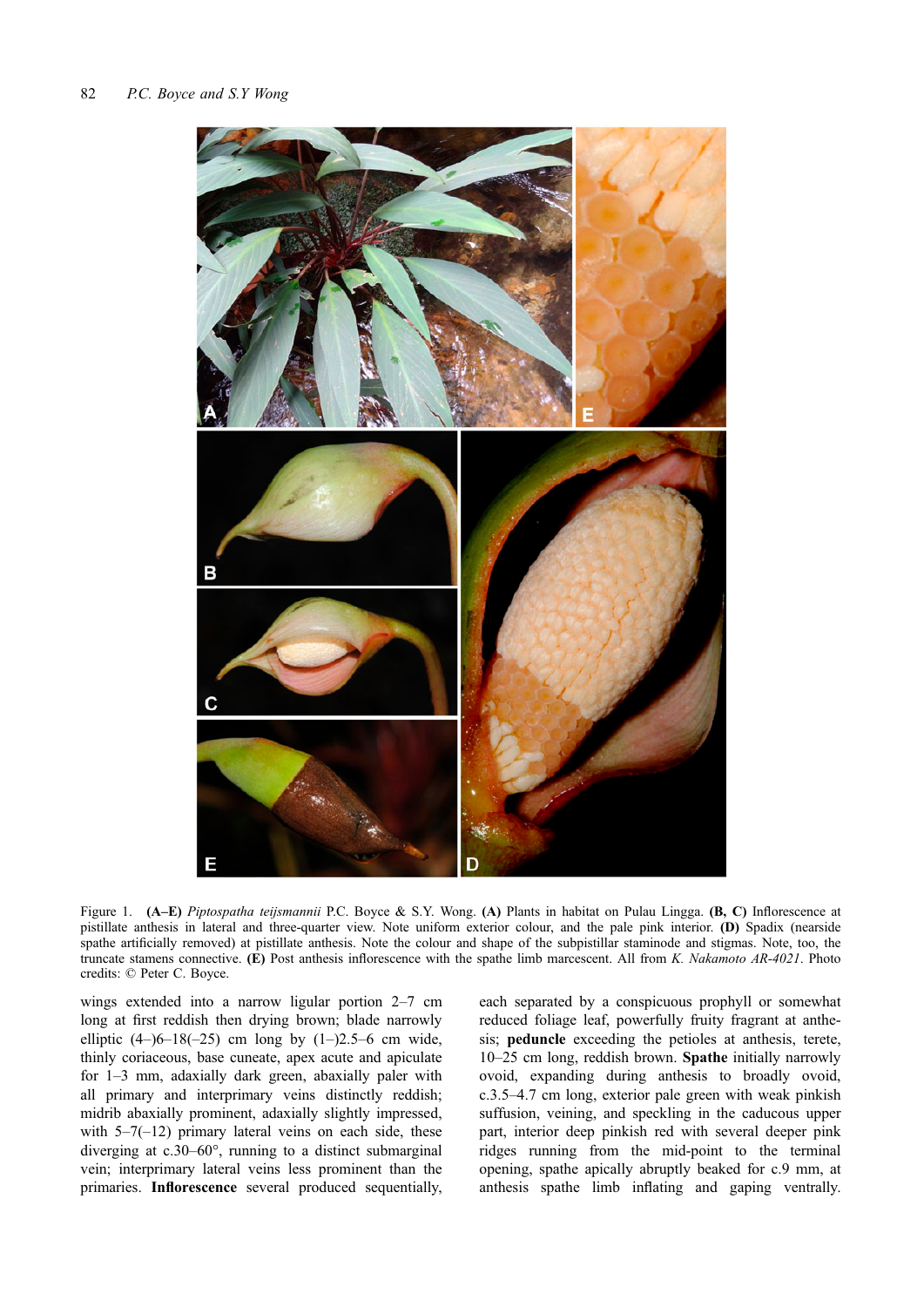<span id="page-2-0"></span>

Figure 2. (A–D) Piptospatha ridleyi N.E.Br. ex Hook.f. (A) Plant in habitat at Endau Rompin N.P., Peninsular Malaysia. (B) Inflorescence at pistillate anthesis. Note the contrast in colour between the lower spathe and the spathe limb. (C) Spadix (nearside spathe artificially removed) at pistillate anthesis. Note the conspicuous stipe, the colour and shape of the stigmas, and the elongated stamen connectives. (D) Detail of the junction of the pistillate and staminate flower zones. Note the displaced anther pores. All from K. Nakamoto AR-4021. Photo credits: © Peter C. Boyce.

Spadix sessile or very briefly stipitate, 2.3–2.6 cm long, subcylindric-clavate, about two-thirds the length of the spathe; **pistillate flower zone** c.4.5 mm long  $\times$  7 mm diameter; pistils more or less ovoid, c.0.5 mm diameter; stigma very slightly raised on an indistinct style, discoid to weakly isodiametric, wider than the ovary, at anthesis densely papillose with a deep central pit, pale orange; staminodes restricted to an irregular whorl at the base of the pistillate zone, and white, elongate-fusiform, roughly equalling the pistils; sterile interstice absent; staminate

flower zone clavate-ellipsoid, somewhat broader than the pistillate zone, especially about mid-way, c.17 mm long  $\times$  10 mm diameter, fertile to apex; stamens finely and densely pubescent, more or less rectangular, mostly aligned in pairs, congested, very pale orange, pores terminal separated by the truncate connective; pollen released in dense strings. Fruiting spathe initially with the spathe limb marcescent, but this soon falling, lower persistent part of spathe broadly obconic, c.1.5 cm diameter, pale green. Fruit and seed not observed.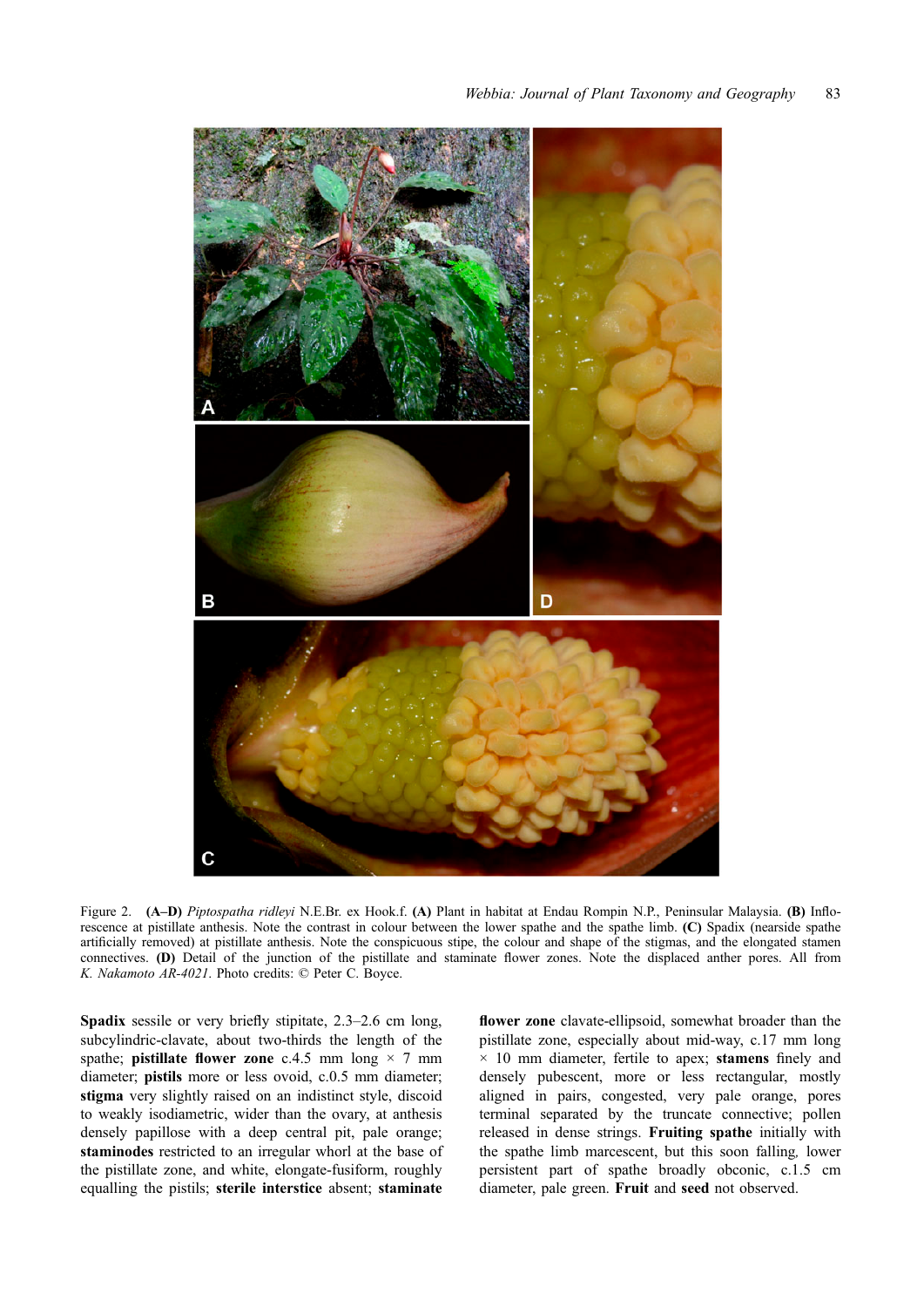<span id="page-3-0"></span>

Figure 3. (A) Piptospatha teijsmannii P.C. Boyce & S.Y. Wong. (B) Piptospatha ridleyi N.E.Br. ex Hook.f. Inflorescences at pistillate anthesis, nearside spathe artificially removed, to enable comparison of the spadices. (A) from K. Nakamoto AR-4021. (B) from P.C. Boyce et al. AR-3046. Photo credits © Peter C. Boyce.

#### Distribution

Kepulauan Riau Province, Lingga Regency, Indonesia. Known from three localities, two on Pulau Lingga and one on Pulau Singkep. At all three sites plants of P. teijsmannii are fairly abundant.

#### Ecology

Piptospatha teijsmannii is an obligate rheophyte on exposed or slightly shaded granite waterfalls in lowland to upper hill perhumid forest between 100 and 800 m above sea level.

#### Eponymy

Named for Johannes Elias Teijsmann (1808–1882), from 1831 to 1869 Curator of the Buitenzorg Botanic Gardens (Kebun Raya, Bogor). During his long term of office Teijsmann undertook extensive botanical explorations throughout the then Dutch East Indies (modern Indonesia). In later years he did much valuable work stemming from his interest in crop plants.

## **Notes**

Piptospatha teijsmannii and P. ridlevi are evidently very similar. Externally, apart from the colour of the spathe, the inflorescences of both species are almost identical (compare Figure [1B](#page-1-0) with Figure [2B](#page-2-0)). Comparison of the spadices, however, reveals marked and consistent differences (compare Figure [1D, E](#page-1-0) with Figure [2C, D](#page-2-0) and see also Figure 3). Although yet to be investigated with molecular techniques, it seems highly probable that P. teijsmannii and P. ridleyi are closely related, with the geographical and ecological proximity raising the distinct possibility that they are vicariant taxa evolved from a common ancestral population fragmented by rising sea levels on the Sunda Shelf during the Pleistocene (Voris [2000\)](#page-5-0).

Piptospatha now stands at 15 species, with 12 endemic to Borneo. It is an interesting observation that the only three species (Piptospatha perakensis (Engl.) Engl., P. ridleyi and P. teijsmannii) with a perceptible floral fragrance are extra-Bornean. In general, Bornean Piptospatha species have brightly coloured spathe limbs, ranging from bright pink to rich magenta (Boyce and Wong [2013a,b](#page-5-0),[c](#page-5-0); Wong and Boyce, [2012a,b](#page-5-0), [2013;](#page-5-0) Wong et al. [2009](#page-5-0), [2011\)](#page-5-0). Although detailed observations are wanting it seems highly probable that the Bornean species employ a different pollination strategy to the species with sombre hued but powerfully fragrant inflorescences.

## Other material examined

Indonesia. Kepulauan Riau Province. Lingga Regency, Pulau Singkep, Riam Batu Ampar, 00°25′41.1″ S,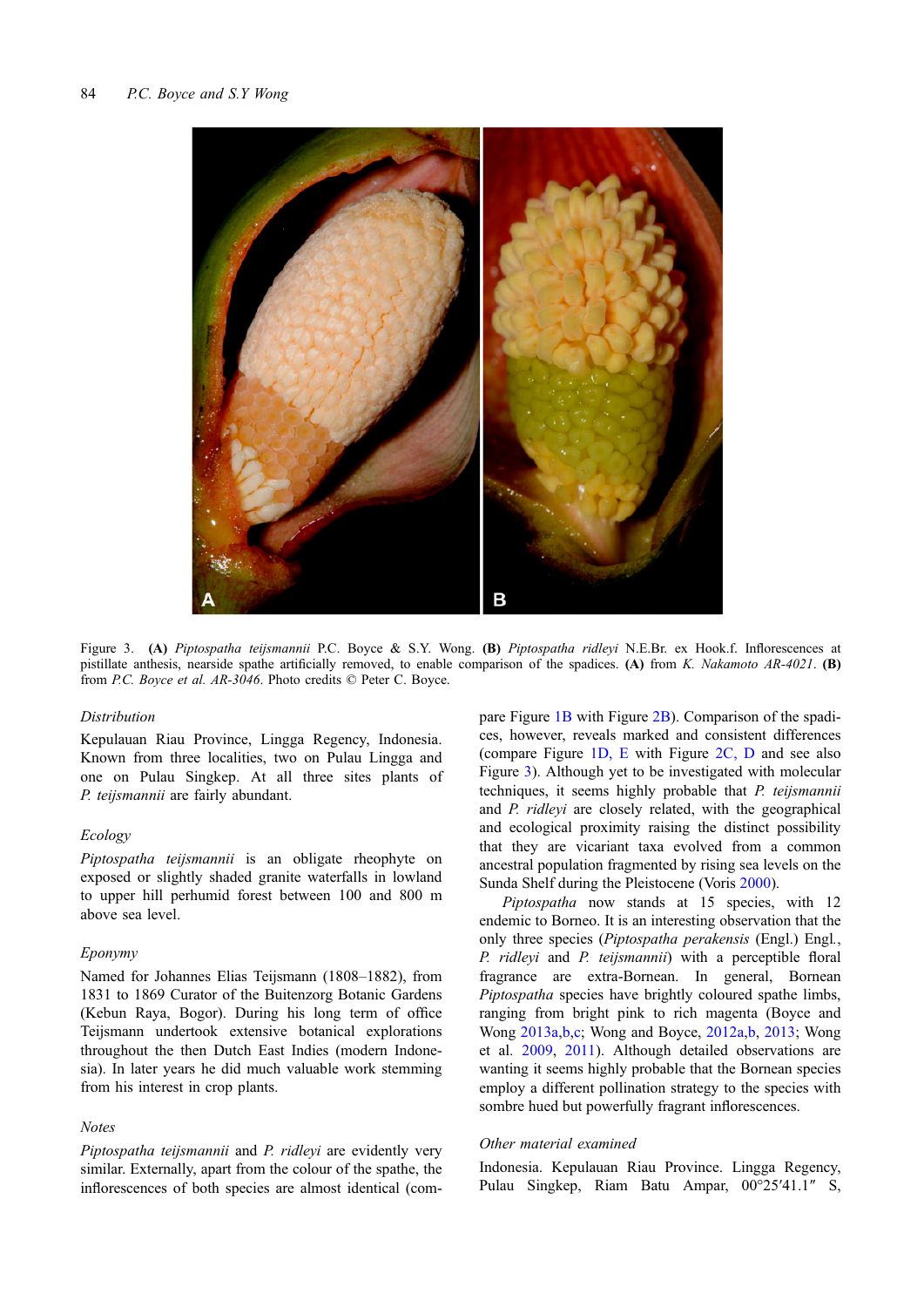<span id="page-4-0"></span>

Figure 4. Piptospatha teijsmannii P.C. Boyce & S.Y. Wong. Holotype J.E.Teijsmann 16705 (BO). Photo credits © Peter C.Boyce.

104°31′53.4″ E, 5 November 2010, K. Nakamoto AR-3121 (BO!). Pulau Lingga, northeast of Daik Kampong, Riam Resun, 0°12′0.00″ S, 104°33′00.00″ E, 7 November 2010, K. Nakamoto AR-3119 (BO!) and 25 August 2012, K. Nakamoto AR-4022 (BO!) and 23 January 2013, K. Nakamoto AR-4121 (BO!) and 17 May 2013, K. Nakamoto AR-4153 (BO!).

# Key to the species of Piptospatha in Peninsular Malaysia and Kepualuan Riau

1a. Spathe limb white on both surfaces; inflorescence smelling of jasmine (benzyl acetate, linalool) at anthesis; leaf blades entirely green, abaxially with conspicuously tessellate venation. Widespread in Peninsular Malaysia and extending to southwestern Thailand ……………………………….Piptospatha perakensis

- 1b. Spathe limb exterior greenish speckled and suffused pale red, to pale pink, interior pale pink; inflorescence smelling powerfully fruity (methyl benzoate?) at anthesis; leaf blades with the petiole and at least the primary veins reddish, abaxially lacking tessellate venation ………………………………………..2
- 2a. Spadix sessile or only very briefly stipitate; staminate flower zone three times longer than the pistillate flower zone; connective of stamen slightly domed; anthers with terminal pores; stigmas discoid to weakly isodiametric pale orange, papillate; subpistillar